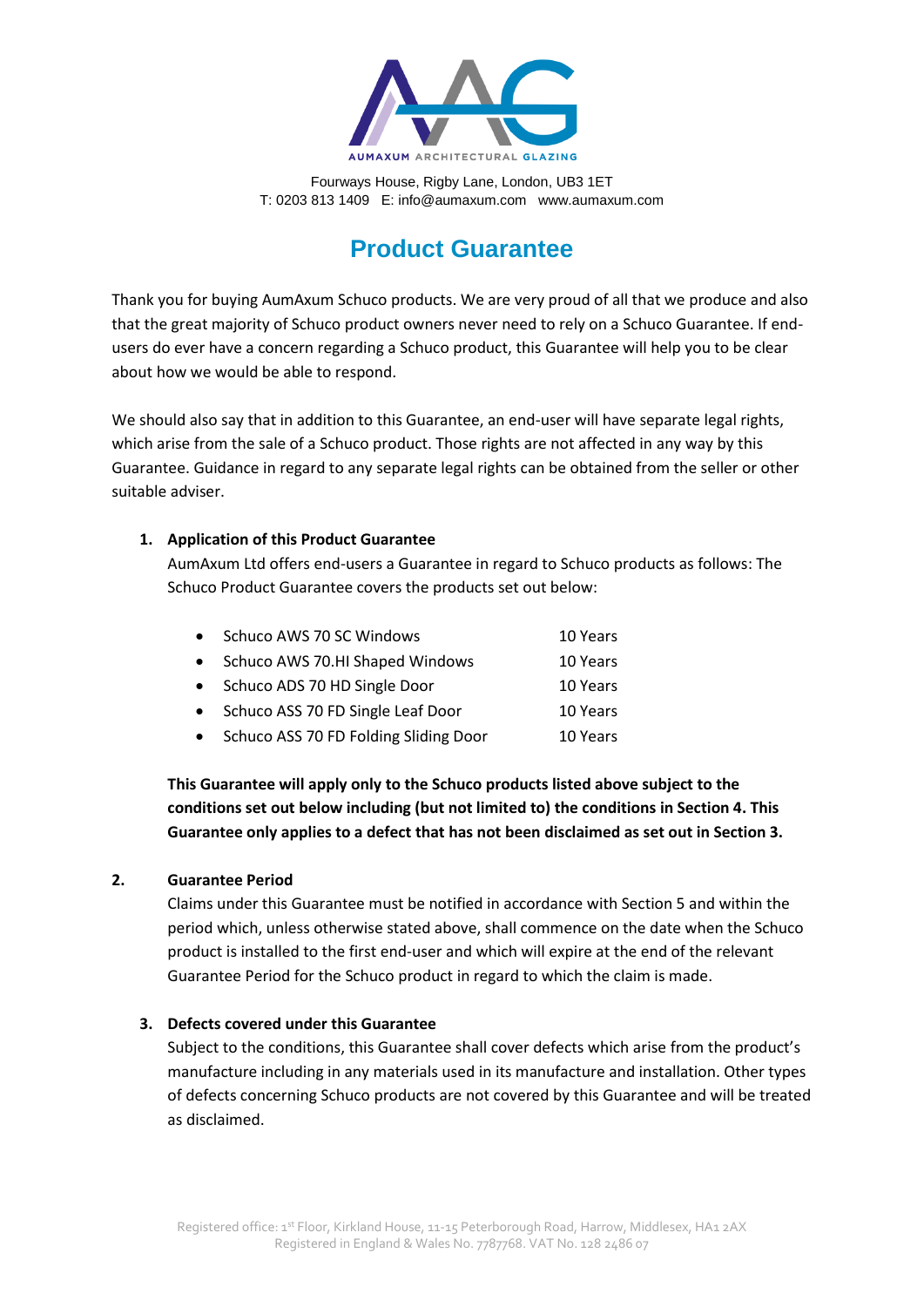

## **4. Conditions**

Claims under this Guarantee will not be accepted where a defect has resulted directly or indirectly from:

a) Operation contrary to standard operation or misuse

b) Wear and tear

- c) Use of incompatible spare parts, wear parts or accessories
- d) Any form of inappropriate handling
- e) Product modifications

f) Other factors which are other than those relating to the product's manufacture or the materials used in manufacture and installation.

In addition, this Guarantee will not apply in regard to any defects which result directly or indirectly from neglect including (but not limited to) where there has been a failure to maintain, carry out regular testing and/or servicing, or due to neglect in maintenance of the product as described in the user/maintenance instructions or directions for use, or where the defect could have been prevented through maintenance as described in the user/maintenance instructions or directions for use. All such instructions or directions for use may be obtained from AumAxum Ltd.

This Guarantee does not cover claims relating to:

- Discoloration of parts that are not visible by general use;

- Any change of colour and fading irrespective of these being caused by

sun/condensation/acid rain/salty splashes or any other conditions with corroding or material changing effect;

- Any other cosmetic conditions, such as for example hanging fabric or Venetian blind slats, or changes in the sealant of the pane;

- Inevitable and/or expected reduction of the efficiency of the product, including technical values/specifications as well as general efficiency tolerances;

- Variations that occur naturally in the materials used;

- Malfunction, reduced or restricted function or water leakage resulting from blocking or the like due to ice, snow, twigs, etc.;

- Imperfections including colour variations, shadows or marks etc. in the glass, which were present at the time of delivery or have arisen within the Guarantee Period, and which do not impair the view appreciably;

- Corrosion (on hardware);

- Damage as a result of accident, including but not limited to accidental glass breakage;

- Problems due to water penetration such as ice damming not resulting from default in a Schuco product;

- Faulty building design or construction;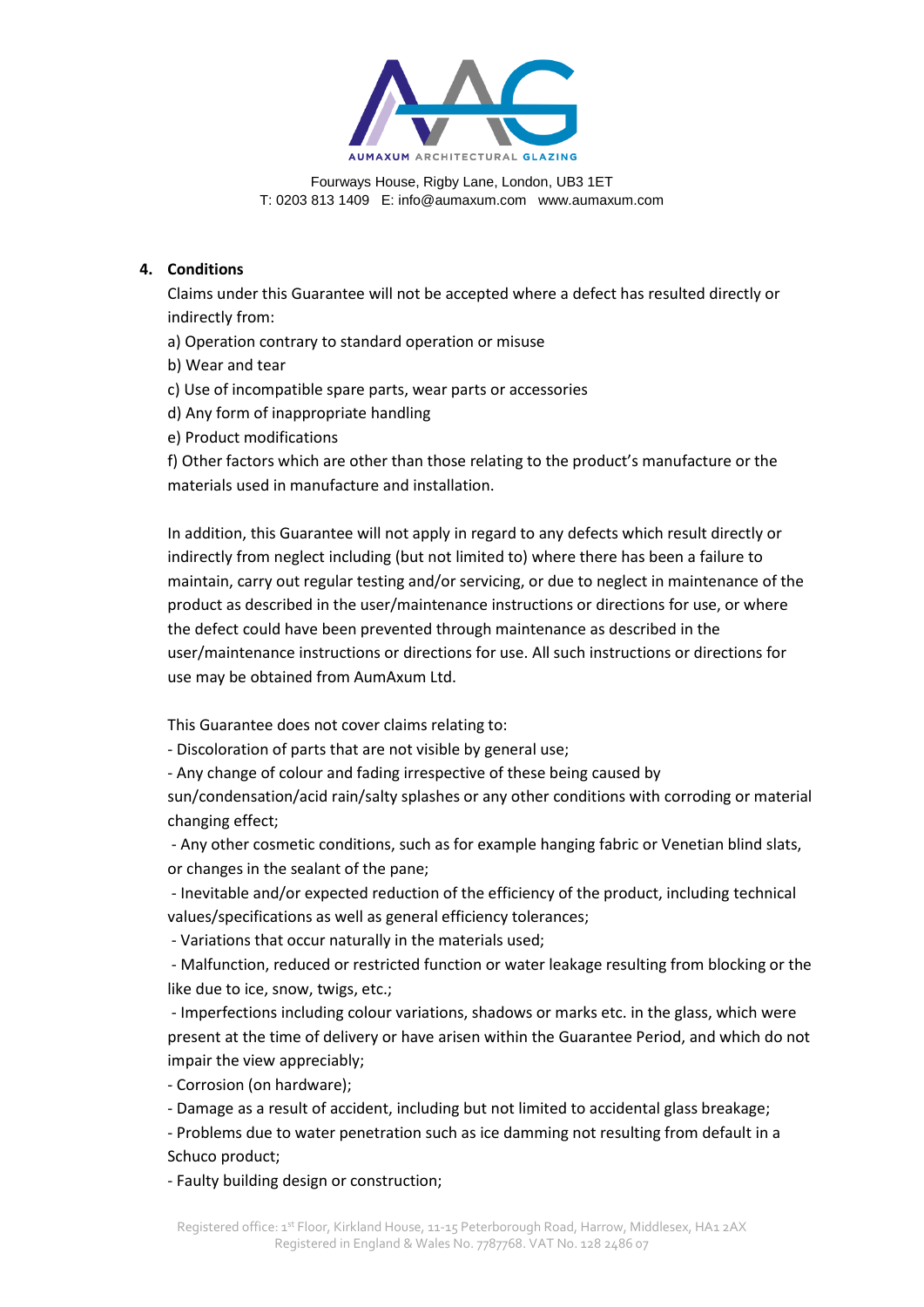

- Movements in adjoining constructions or similar;

- Alterations of the covered Schuco products;

- Addition of non-approved components;

- Extreme weather conditions, lightning or severe hail;

- Applications in areas of high humidity, areas without proper or adequate ventilation or humidity control;

- Products subjected to conditions outside their design limitations;

- Exposure to processing after delivery e.g. sanding, sand blasting, etching, pasting or other surface treatment;

- Variations in glass or plastic coloration or damage caused by adverse conditions such as corrosive environmental factors including acid rain;

- Glass corrosion as a result of standing water and debris on glass;

- Condensation on roof windows and modular skylights and any related water damage, which may occur as a natural result of humidity inside or outside a building or a variation between indoor/outdoor temperatures;

- Claims in regard to insulated glass units where any film has been applied to the glass surface, and

- Any other conditions similar to the above, irrespective of these being characterized as defects.

AumAxum Ltd does not by this Guarantee seek to limit or exclude liability which the end user's separate legal rights would make our attempts to do so unenforceable, subject to which AumAxum Ltd accepts no liability under this Guarantee or otherwise for any loss of profit, or any indirect or consequential loss arising under or in connection with any claim made under this Guarantee. This shall include no liability for product liability and AumAxum Ltd does not assume liability for losses caused directly or indirectly by incidents beyond the control of AumAxum Ltd, including but not limited to industrial disputes, fire, war, terrorism, import restrictions, political unrest, unusual natural occurrences, vandalism or other force majeure.

While AumAxum Ltd does not exclude, limit or seek to avoid liability which the end-user's legal rights would make unenforceable, subject to which AumAxum Ltd will not be responsible for any damage which occurs to persons or to property, including the covered Schuco product itself, caused by any unauthorised attempt to repair or replace the Schuco product.

AumAxum Ltd may, at its option, refuse to provide any or all remedies under this Guarantee if any unauthorised attempt to repair or replace a covered Schuco product causes further